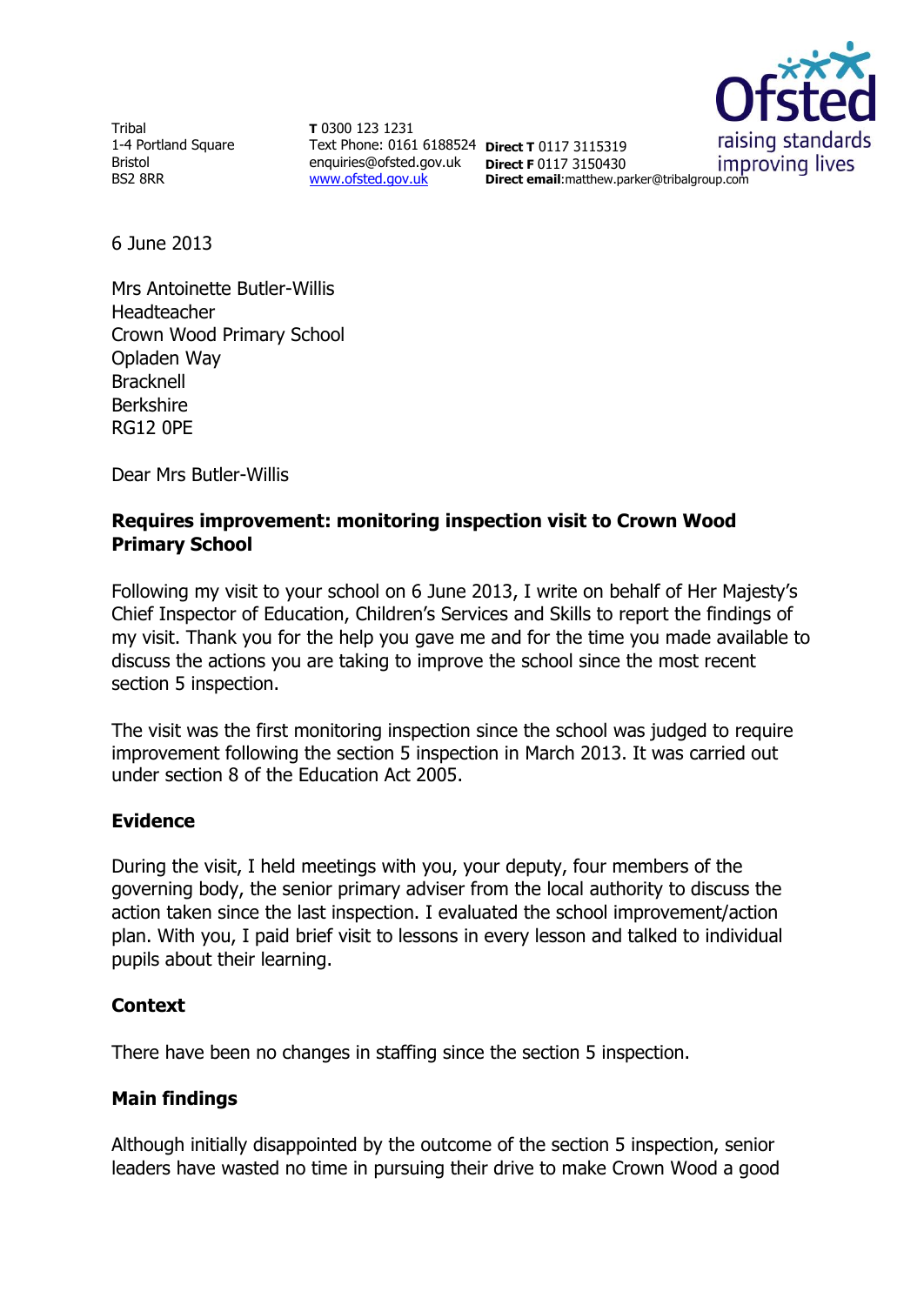

school. The headteacher is using performance management procedures adeptly to secure better teaching across the school so that pupils are better stretched.

Senior and middle leaders have, since the section 5 inspection, completed training on how to observe lessons. The impact of this training is shown in the written feedback that teachers receive following a lesson observation. This feedback clarifies precisely the steps that individual teachers must take to teach good lessons. In a similar vein, the headteacher and deputy headteacher undertake reviews of pupils' work and write pithy and pertinent commentaries to individual staff which detail elements which must improve if pupils are to make better progress.

Governors assert that they now receive more and better information about pupils' progress, enabling them to challenge senior leaders. The headteacher affirms that governors have, rightly, become more demanding as they seek to fulfil their role effectively. Governors now dig down into the performance of different groups. They are clear, for example, that the gap between the attainment of pupils eligible for free school meals and others has widened recently. This widening gap is seen because attainment of those pupils not eligible for free school meals has improved. Encouragingly, governors talk about the impact of their actions and those of other senior leaders since the section 5 inspection, rather than merely describing the actions that have been taken. Fundamentally, governors understand the challenges that the school faces and know what is being done and what remains to be done to tackle these.

Since the section 5 inspection, the school has rightly devised a new calculation policy to underpin better progress for pupils in mathematics. Additionally, the school has judicious plans to conduct a full analysis of the gaps in pupils' mathematical knowledge so that these may be properly filled and firm foundations thus laid for better learning in this subject. However, teachers' mathematical subject knowledge requires some refreshment to enable them to teach mathematics confidently and consistently well.

During visits to lessons, particularly in Key Stage 2 and in subjects beyond English and mathematics, teachers sometimes missed opportunities to be very explicit to pupils about potential learning in literacy or numeracy. Consequently, pupils missed the chance to develop and extend their literacy and numeracy skills further.

The headteacher has, sensibly, written a school improvement plan that is closely linked to the recommendations in the section 5 report. The plan requires fine tuning so that all staff and governors have complete clarity about their contribution to improving the school.

Senior leaders and governors are taking effective action to tackle the areas requiring improvement identified at the recent section 5 inspection. The school should take further action to: